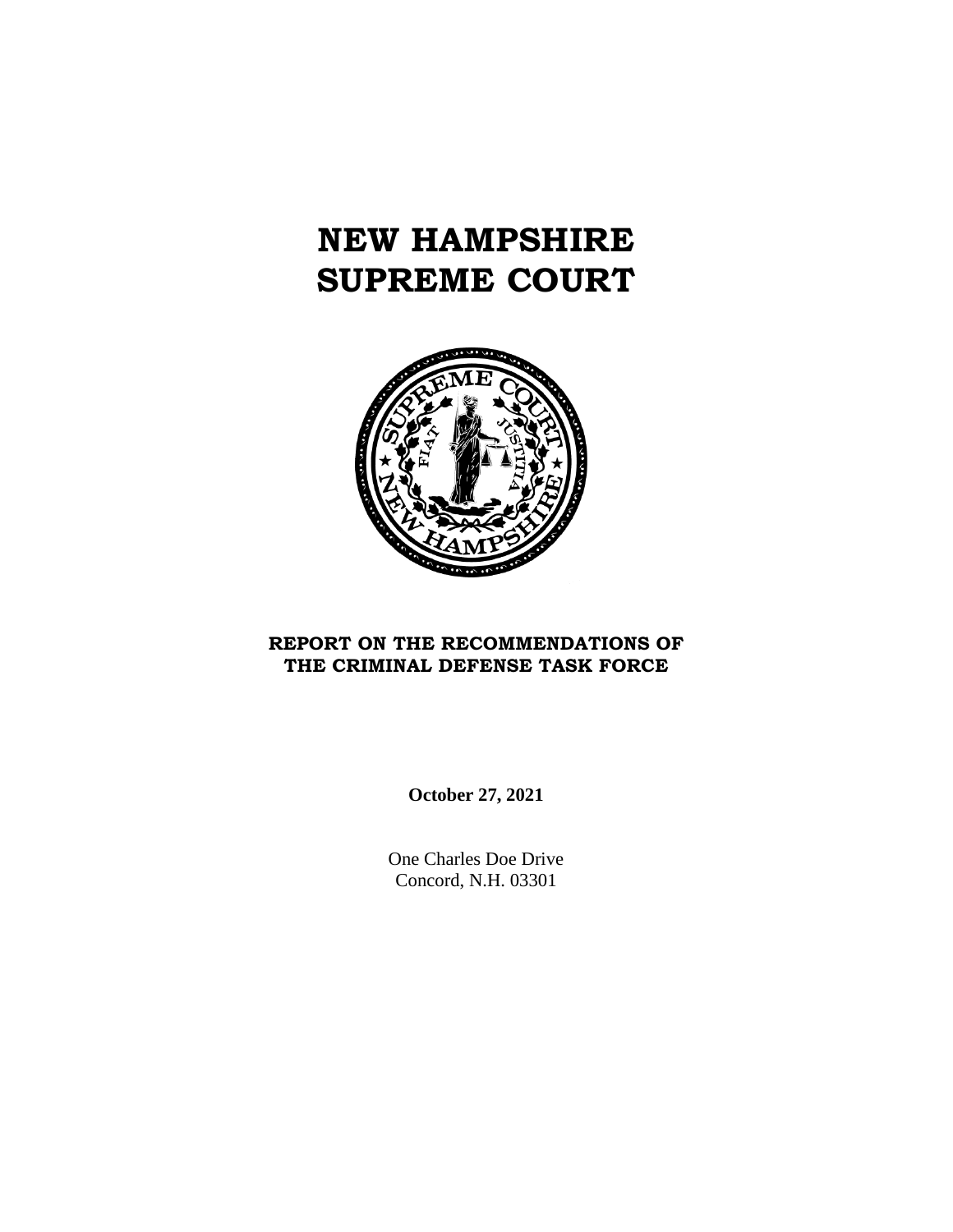## **NEW HAMPSHIRE SUPREME COURT REPORT ON THE RECOMMENDATIONS OF THE CRIMINAL DEFENSE TASK FORCE**

#### *Background:*

In September 2021, Chief Justice Gordon MacDonald requested that Associate Justice Patrick Donovan form and chair a task force, comprised of members of the New Hampshire bench and  $bar$ ,<sup>1</sup> to assess the current crisis facing indigent defendants in the New Hampshire criminal justice system. The Court acknowledges the essential and difficult work that all members of the criminal justice system perform on a daily basis. Their commitment to maintaining the integrity of New Hampshire's criminal justice system during this difficult time has been nothing short of remarkable, and the Court recognizes that some measure of assistance is needed. Accordingly, the Criminal Defense Task Force's purpose was to identify and recommend measures that the Judicial Branch should consider and adopt to address the acute shortage of criminal defense attorneys willing to represent indigent defendants.

#### *Process*:

 $\overline{a}$ 

The Task Force met remotely on two occasions for several hours. Members learned that both the Public Defender's Office (PDO) and County Attorneys across the State are confronting dangerously high caseloads. For example, approximately 2,000 criminal cases now pending in the Circuit Courts need appointed counsel, yet several PDO offices have already reached maximum capacity and cannot accept additional cases. To that latter point, the PDO has lost 28 attorneys in the last 14 months due, in large part, to crushing caseloads. In addition, the Judicial Council has more than 118 new cases requiring appointed counsel. Another 300 cases need to be re-assigned because two contract attorneys have left the program.

After careful consideration, the Task Force drafted several recommendations, which Justice Donovan conveyed to the other members of the Supreme Court. The Court has approved and adopted the following recommendations and reports the measures that have been taken to date.

<sup>&</sup>lt;sup>1</sup> The following members of New Hampshire's bench and bar participated in the Criminal Defense Task Force: Associate Justice Patrick E. Donovan (chair), Chief Justice of the Superior Court Tina L. Nadeau, Administrative Judge of the Circuit Court David D. King, Attorney General John Formella, Deputy Attorney General Jane Young, Judicial Council Executive Director Sarah Blodgett, Judicial Council Chair Nina Gardner, Public Defender's Office Executive Director Randy Hawkes, Public Defender's Office Director of Legal Services Tracy Scavarelli, Strafford County Attorney Thomas Velardi, New Hampshire Association of Criminal Defense Lawyers President Robin Melone, Manchester City Solicitor Emily Rice, New Hampshire Bar Association Executive Director George Moore. The Supreme Court thanks the Task Force members for their time and efforts.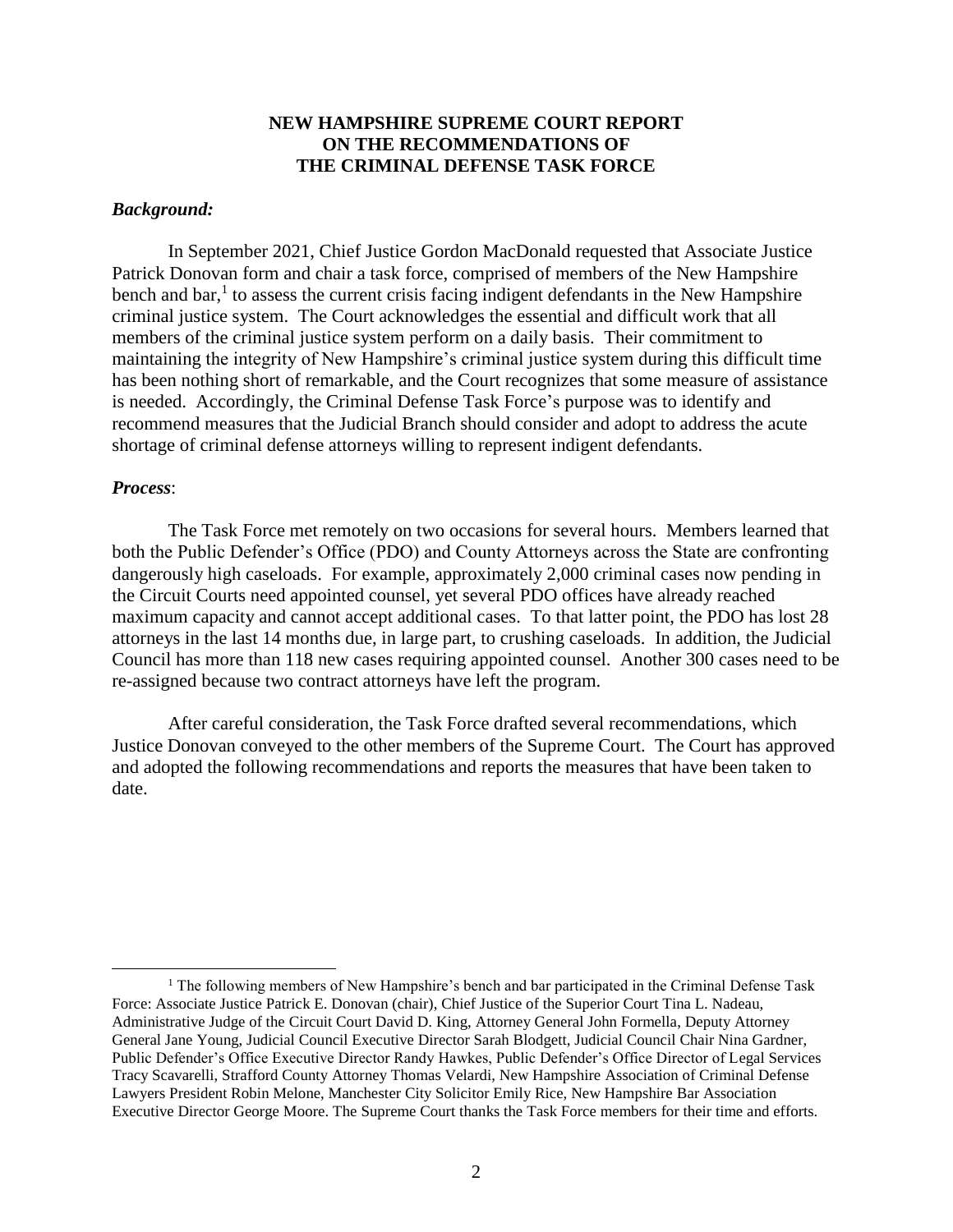### *Recommendations and Responses:*

## *1.* Increase Public Awareness: *The present crisis needs to be publicized.*

Efforts to publicize the criminal defense crisis have already commenced with New Hampshire Public Radio interviews of Judicial Council Chair Nina Gardner and New Hampshire Association of Criminal Defense Lawyers (NHACDL) President Robin Melone. Efforts to inform and alert legislative leaders likewise need to be made, with the recommended participation of Chief Justice MacDonald and Attorney General John Formella, within the next two weeks. The New Hampshire *Bar News* intends to report on the current state of criminal defense shortages in its monthly publication.

*2.* Early Case Resolution (ECR): *ECR programs are a necessity given the present overwhelming caseloads that are challenging all participants in the criminal justice system.* 

Strafford County Attorney Tom Velardi and PDO Executive Director Randy Hawkes are willing to meet, in person, with the County Attorneys and PDO managers to describe the process, ask for their support, and request that these programs be implemented on a statewide basis. Chief Justice MacDonald and Attorney General Formella are willing to participate in these presentations. The Task Force noted that the ECR message should stress that parties will meaningfully engage in a process that promotes justice and includes victim input. It was also noted that the Hillsborough County Attorney's Office is hiring two additional prosecutors for ECR purposes.

## *3.* Additional Funding: *Additional funding needs to be secured to support contract attorneys.*

Funds from the Governor's Office for Emergency Relief and Recovery (GOFERR) have been approved to reimburse contract attorneys for past administrative costs associated with their increased caseloads. The Judicial Council is prepared to seek supplemental appropriations for increased funding for the PDO program. The Judicial Council is in the process of seeking \$2,066,000 in American Rescue Plan Act of 2021 funds for up to ten new, temporary attorneys to assist with current caseload challenges, additional temporary assistance for contract attorneys, and criminal defense training. That request was approved by the Joint Legislative Fiscal Committee on October 22, 2021, and will be on the agenda for the October 27, 2021 Governor and Council meeting. The Task Force also believes that a request for salary adjustments for PDO attorneys, to the extent necessary to align their salaries with those of their counterparts throughout the rest of the criminal justice field, should be made to the Legislature. The Judicial Council will work with the Attorney General's Office and other partners to prepare and advocate for this request.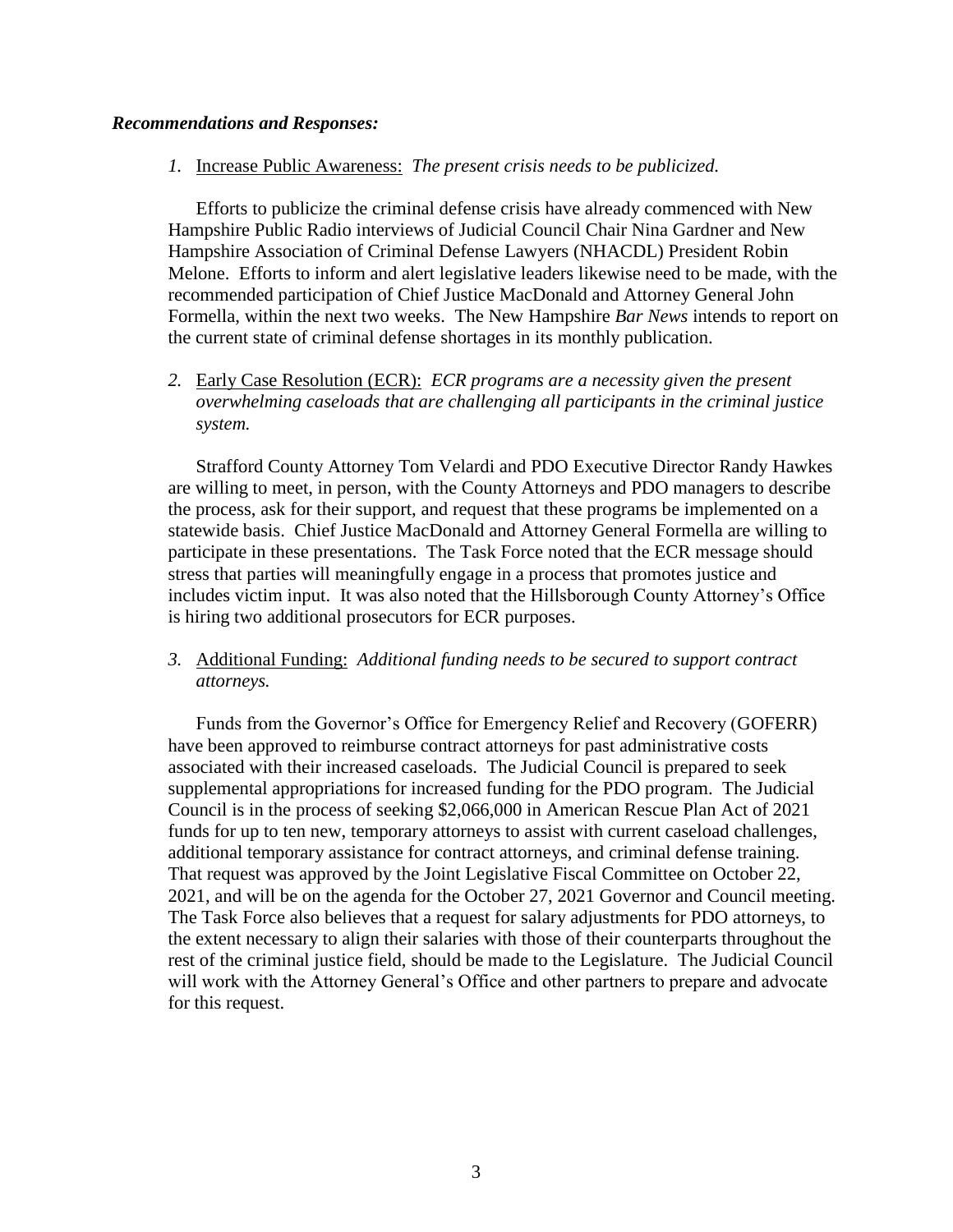*4.* Scheduling: *A brief pause in criminal cases would allow practitioners to better assess caseloads.*

The Task Force noted that a pause in trial courts, while it would not reduce caseloads or resolve cases, would provide all criminal practitioners with an opportunity and time to properly evaluate their caseloads. The Court recommends that the Administrative Judges of the trial courts schedule a one-time, one-week pause on all criminal cases in the trial courts during the month of January 2022.

*5.* Recruitment Efforts: *Judges in the trial courts have and should consider making personal overtures by way of an email or letter to criminal practitioners in their counties to accept contract and/or pro bono criminal cases.*

The Task Force noted that Judge Kissinger has successfully recruited a number of practitioners to accept cases in Merrimack County. Judges Temple and Coburn are making similar efforts in Hillsborough County. The Task Force believes that additional outreach efforts should be made to recently retired practitioners. Letters from Chief Justice MacDonald will assist in this effort. The Task Force recommends, and the Court approves, investigating a manner and method by which malpractice coverage can be secured for retired practitioners willing to accept cases on a *pro bono* basis.

*6.* Training: *Criminal defense training and mentoring needs to be provided to expand the number of attorneys representing indigent clients.*

The Judicial Council has secured GOFFER funding for criminal defense training. The Task Force believes that training should be developed that focuses on both felony and misdemeanor-level offenses; however, training alone will not secure competent counsel. Mentors with sufficient experience should be identified for attorneys accepting cases following such training. To that end, NHACDL members should be recruited as instructors and mentors. The Bar Association is willing to provide the facility and support necessary to conduct such training. A two-hour training video created by the PDO Program is also available to train out-of-state criminal defense practitioners who are new to New Hampshire.

7. Rule Changes: *Administrative and other temporary rule changes could encourage more attorneys to represent indigent defendants*.

The Supreme Court will propose administrative rules in the Circuit Courts that will permit attorneys to sign and execute waivers and acknowledgments on behalf of informed clients in criminal cases. The Court supports an administrative, temporary amendment to New Hampshire Rules of Criminal Procedure 42(b)(1), which will waive the requirement that bar members appear with *pro hac vice* counsel in criminal cases involving indigent defendants. The Court will also propose temporary administrative rules waiving the fee requirement in such cases. The Court will also propose a temporary amendment to Supreme Court Rule 53 to provide CLE credits to attorneys accepting indigent defense cases on a pro bono basis. Although the Task Force was not confident that such